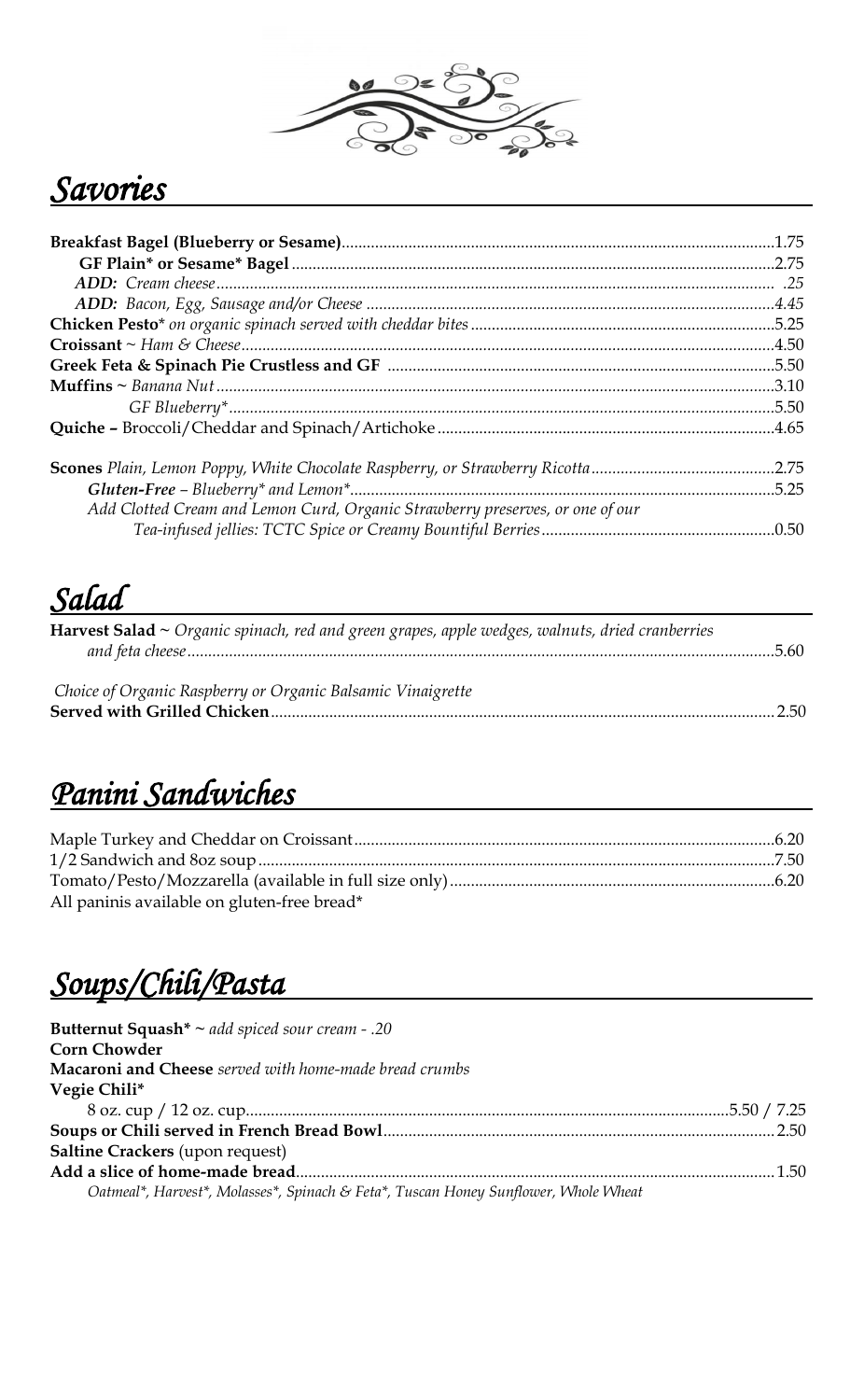

# *Creamed Tea Service for One:*

*A pot of tea for one and one fresh baked scone or toast (additional \$1.90 per gluten-free scone)........*5.75

## *Creamed Tea Service for Two:*

*A pot of tea for two and two fresh baked scones or toast (additional \$1.90 per gluten-free scone)...*11.25

#### *Sweets:*

#### **Cakes/Tarts**

| Mini Cheesecake Bites - assorted flavors - Chocolate Swirl, Salted Caramel, Strawberry Vanilla  1.75                                                                                                                                                                                             |
|--------------------------------------------------------------------------------------------------------------------------------------------------------------------------------------------------------------------------------------------------------------------------------------------------|
|                                                                                                                                                                                                                                                                                                  |
|                                                                                                                                                                                                                                                                                                  |
|                                                                                                                                                                                                                                                                                                  |
| Chocolate Chip, High Tea Lemon Cookie, Matcha, Oatmeal Raisin, Reese's Peanut Butter Cup Cookie,<br>White Chocolate Raspberry, Whimsical Tea Pot Cookie                                                                                                                                          |
|                                                                                                                                                                                                                                                                                                  |
| M &M, Chocolate Chip, Oatmeal Raisin*                                                                                                                                                                                                                                                            |
|                                                                                                                                                                                                                                                                                                  |
|                                                                                                                                                                                                                                                                                                  |
| Dark Chocolate with Chocolate Butter Cream                                                                                                                                                                                                                                                       |
| French Vanilla w/ French Vanilla Butter Cream                                                                                                                                                                                                                                                    |
| French Vanilla w/ Almond Butter Cream and Almond Joy                                                                                                                                                                                                                                             |
|                                                                                                                                                                                                                                                                                                  |
| Caramel Sea Salt, Chocolate Orange, Coconut Pineapple, French Lavender, Grapefruit Cardamom,                                                                                                                                                                                                     |
| Lemon-Ginger, Lemon Raspberry, Strawberry Rose                                                                                                                                                                                                                                                   |
|                                                                                                                                                                                                                                                                                                  |
|                                                                                                                                                                                                                                                                                                  |
|                                                                                                                                                                                                                                                                                                  |
| Menu subject to change - All items with * are Gluten-free                                                                                                                                                                                                                                        |
| $\mathbf{M}$ ( $\mathbf{A}$ 4 m ( $\mathbf{M}$ ) ( $\mathbf{M}$ ) ( $\mathbf{M}$ ) ( $\mathbf{M}$ ) ( $\mathbf{M}$ ) ( $\mathbf{M}$ ) ( $\mathbf{M}$ ) ( $\mathbf{M}$ ) ( $\mathbf{M}$ ) ( $\mathbf{M}$ ) ( $\mathbf{M}$ ) ( $\mathbf{M}$ ) ( $\mathbf{M}$ ) ( $\mathbf{M}$ ) ( $\mathbf{M}$ ) ( |

Note: A 15% gratuity will be added to parties of

4 or more for phone-in orders.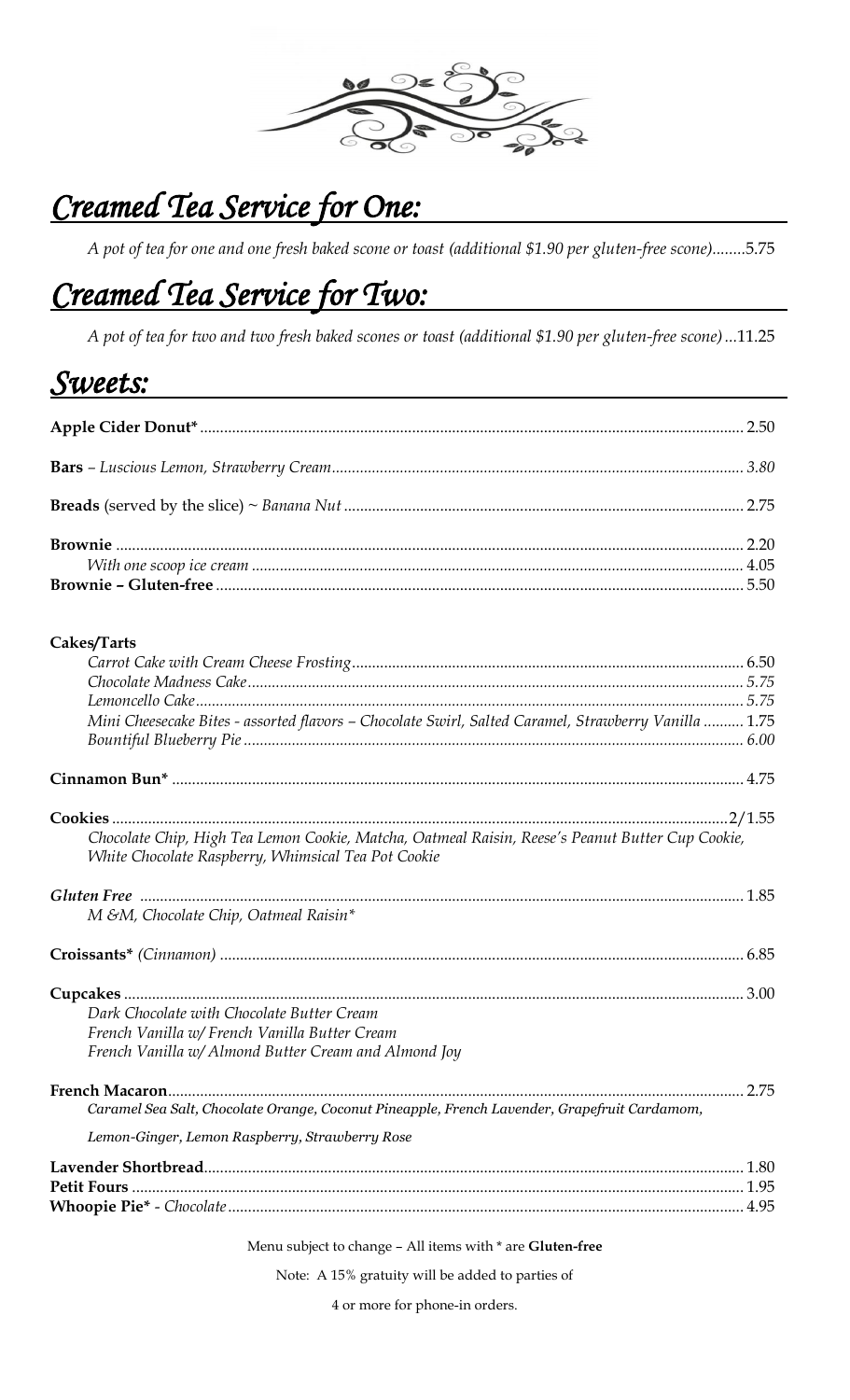

#### Beverages:

| <b>Hot Tea</b>                                                                                                       |
|----------------------------------------------------------------------------------------------------------------------|
|                                                                                                                      |
|                                                                                                                      |
|                                                                                                                      |
|                                                                                                                      |
| <b>Hot Coffee OR</b>                                                                                                 |
| <b>Hot Apple Cider - seasonal</b>                                                                                    |
|                                                                                                                      |
|                                                                                                                      |
|                                                                                                                      |
| Hot Chocolate - Azteca (with vanilla, cinnamon & chipotle pepper), Kashmir Spice (with cinnamon, cardamom & ginger), |
|                                                                                                                      |
|                                                                                                                      |
|                                                                                                                      |
| <b>Iced Tea or Iced Coffee</b>                                                                                       |
|                                                                                                                      |
|                                                                                                                      |
| <b>Juice Box</b>                                                                                                     |
|                                                                                                                      |
|                                                                                                                      |
|                                                                                                                      |
|                                                                                                                      |
|                                                                                                                      |
|                                                                                                                      |
|                                                                                                                      |
| Tea Latte (winter)                                                                                                   |
|                                                                                                                      |
|                                                                                                                      |
|                                                                                                                      |
|                                                                                                                      |

# Jakes Ice Cream:

**Flavors** Caramel Assault Granite State (chocolate chip) Darkside (triple chocolate) Sweet Cream with Raspberry

Vanilla Bean